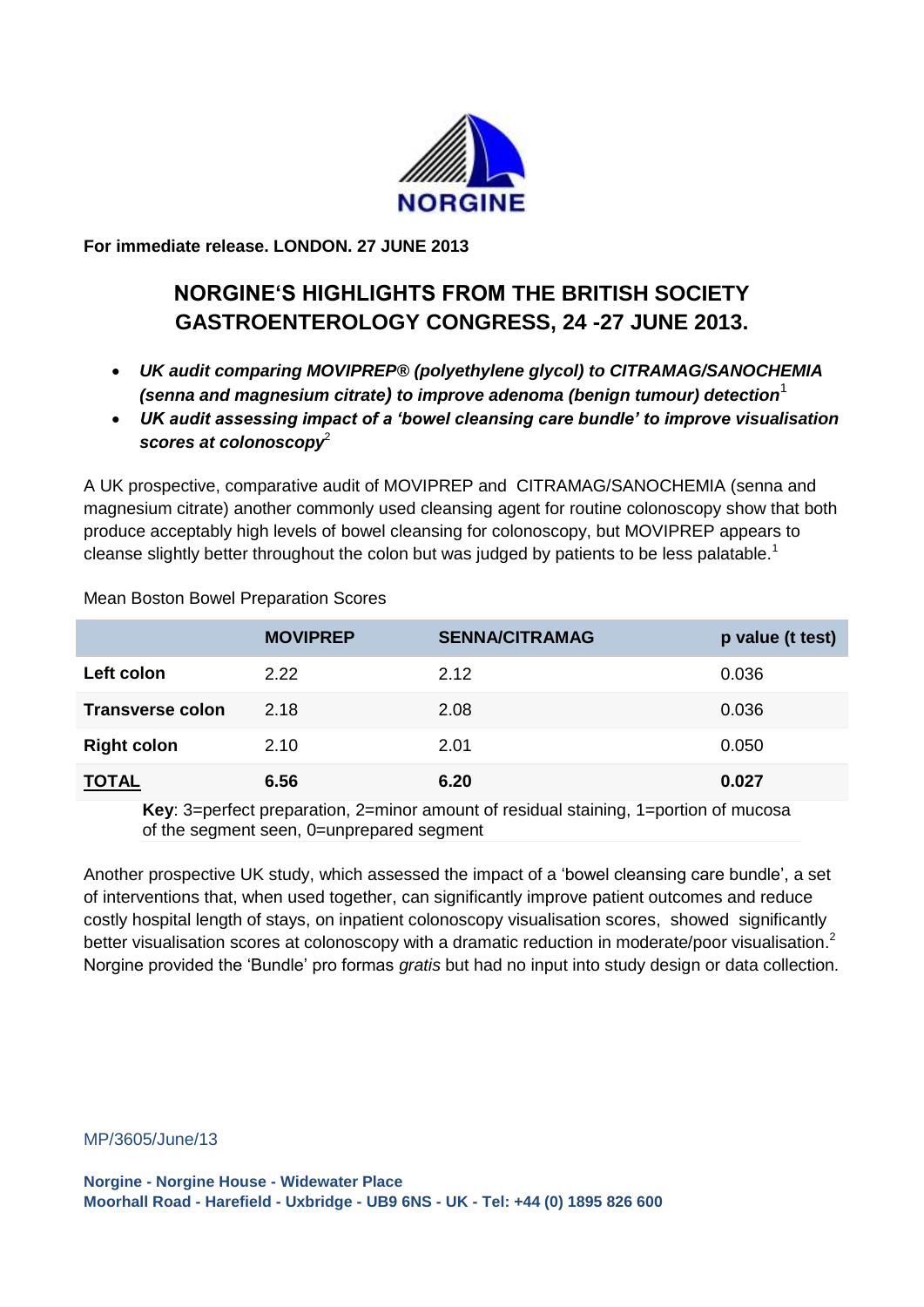|                               | No. of Pre-Bundle patients | No. of Post-Bundle patients |
|-------------------------------|----------------------------|-----------------------------|
| <b>Good Visualisaton</b>      |                            | 30                          |
| Moderate & poor visualisation | 29                         |                             |
| Total                         |                            |                             |

*Adapted from the poster presented at BSG 2013. Table 1- Total number of Good vs. Moderate/Poor visualised colonoscopies pre-/post implementation of the "Bundle". p = < 0.001 two-tailed Fisher's exact test.*

The safety and tolerability of MOVIPREP observed in the studies were generally consistent with those previously reported.

"These real world data are very important because they determine the most effective options to treat a condition. When we know that colorectal cancer is the [fourth most common cancer in the UK](http://info.cancerresearchuk.org/cancerstats/incidence/commoncancers/#Twenty) and in 2010, over 40,000 people were diagnosed with it, $3$  we believe that MOVIPREP should be considered as the cleansing agent of choice for all colonoscopy procedures," said **Bob Cuffe, General Manager UK and Ireland at Norgine.** 

#### **Ends**

#### **Notes to editors**

## **About Norgine**

Norgine is a successful, independent European specialty pharmaceutical company that has been established for over 100 years and has a presence in all major European markets. In 2012, Norgine's net product sales were c€250 million and the company employs over 1,000 people.

Norgine's focus is the development and marketing of pharmaceutical products that address significant unmet clinical needs in therapeutic areas such as gastroenterology, hepatology, critical and supportive care.

Key marketed products include:

- MOVICOL<sup>®</sup> for the treatment of constipation and faecal impaction
- $\bullet$  MOVIPREP<sup>®</sup> a bowel preparation for use prior to any procedure that requires a clean colon
- $\bullet$  KLEAN-PREP® for large bowel preparation prior to colonoscopy or surgery
- XIFAXAN<sup>®</sup> (XIFAXANTA<sup>®</sup>/TARGAXAN<sup>®</sup>)for the treatment of travellers' diarrhoea and the reduction in recurrence of episodes of overt hepatic encephalopathy
- ORAMORPH<sup>®</sup> for the treatment of moderate to severe pain associated with cancer
- SAVENE<sup>®</sup> an orphan drug for the treatment of rare consequence of using anthracyclines (anti-cancer treatments)
- DANTRIUM<sup>®</sup> IV for the treatment for malignant hyperthermia, a life threatening condition
- DANTRIUM® capsules to treat spasticity resulting from upper motor neuron disorders
- XEROTIN<sup>®</sup> artificial saliva for the management of xerostomia (dry mouth)
- PROTHER<sup>®</sup> special medical food for cancer patients.

Norgine owns a manufacturing and development site in Hengoed, UK and a manufacturing site in Dreux, France. For more information: [www.norgine.com.](http://www.norgine.com/)

## **Media Contacts**

## MP/3605/June/13

**Norgine - Norgine House - Widewater Place Moorhall Road - Harefield - Uxbridge - UB9 6NS - UK - Tel: +44 (0) 1895 826 600**